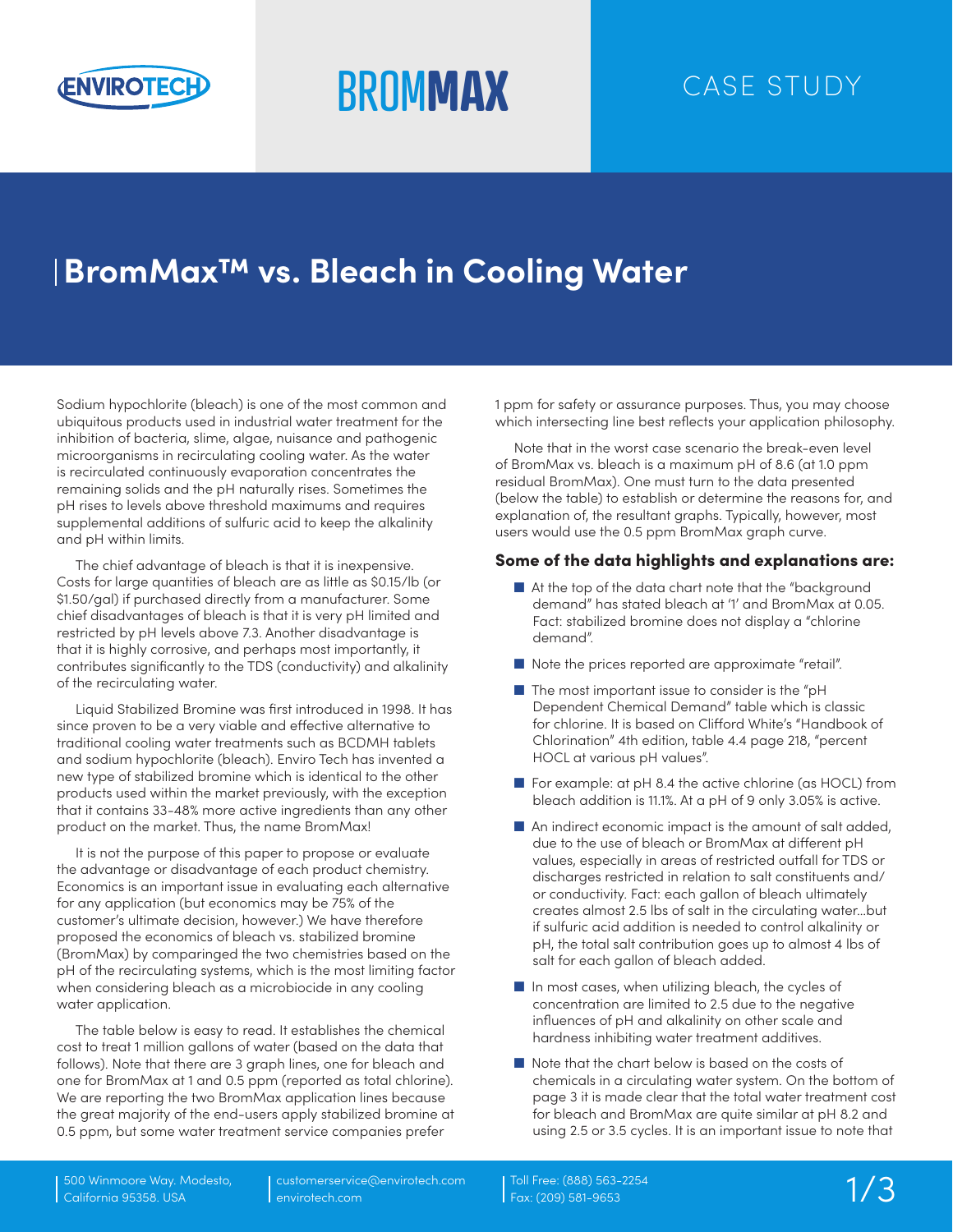

at pH 8.7 BromMax is much cheaper than bleach, and at 3.5 cycles bleach is not a consideration without acid (sulfuric) dosing to control the alkalinity.

■ BromMax is NOT affected by high pH excursions and is the product of choice for systems that operate in the pH ranges above 8.8 (but below 9.6) [at a pH of 9.5 the bromine found in BCDMH tablets becomes unavailable for efficacy purposes].

Stabilized bromine products are quite stable at almost any pH value encountered in cooling tower water. However, their mode of action is not like that of chlorine-based products.

Systems that are high in ammonia, for example, are not good stabilized bromine candidates because the release of the bromine to affect microbial efficacy is retarded considerably, thus making it more economically unviable. BromMax stabilized bromine (as are other similar products) are much less aggressive to copper and "yellow" metals than are chlorine or BCDMH products.

Also note that BromMax stabilized bromine will show a persistence in the cooling water that is 3-6 times that of chlorine or BCDMH products, which will shift the economics of the chlorine chart line substantially to the left, making BromMax more economically feasible at lower pH ranges.



|                            |                    | <b>Background</b> |
|----------------------------|--------------------|-------------------|
| <b>Chemistry Component</b> | <b>Desired ppm</b> | <b>Demand</b>     |
| Chlorine residual (ppm)    | 1 ()               |                   |
| BromMax residual (ppm)     | 10                 | 0.05              |
| Perasan residual (ppm)     | 10                 | 015               |

| chlorine concentration | 12.0% | $(10 \text{ lbs/gal})$ |
|------------------------|-------|------------------------|
| BromMax conc.          | 10.2% | $(12.3$ lbs/gal)       |
| Perasan PAA conc.      | 15.0% | $(9.45$ lbs/gal)       |

| <b>Average User Costs</b> |        |
|---------------------------|--------|
| chlorine cost \$/gal      | \$1.50 |
| BromMax cost \$/gal       | \$48.0 |
| Perasan cost \$/gal       | \$28.0 |

customerservice@envirotech.com envirotech.com

Toll Free: (888) 563-2254 Fax: (209) 581-9653 2/3